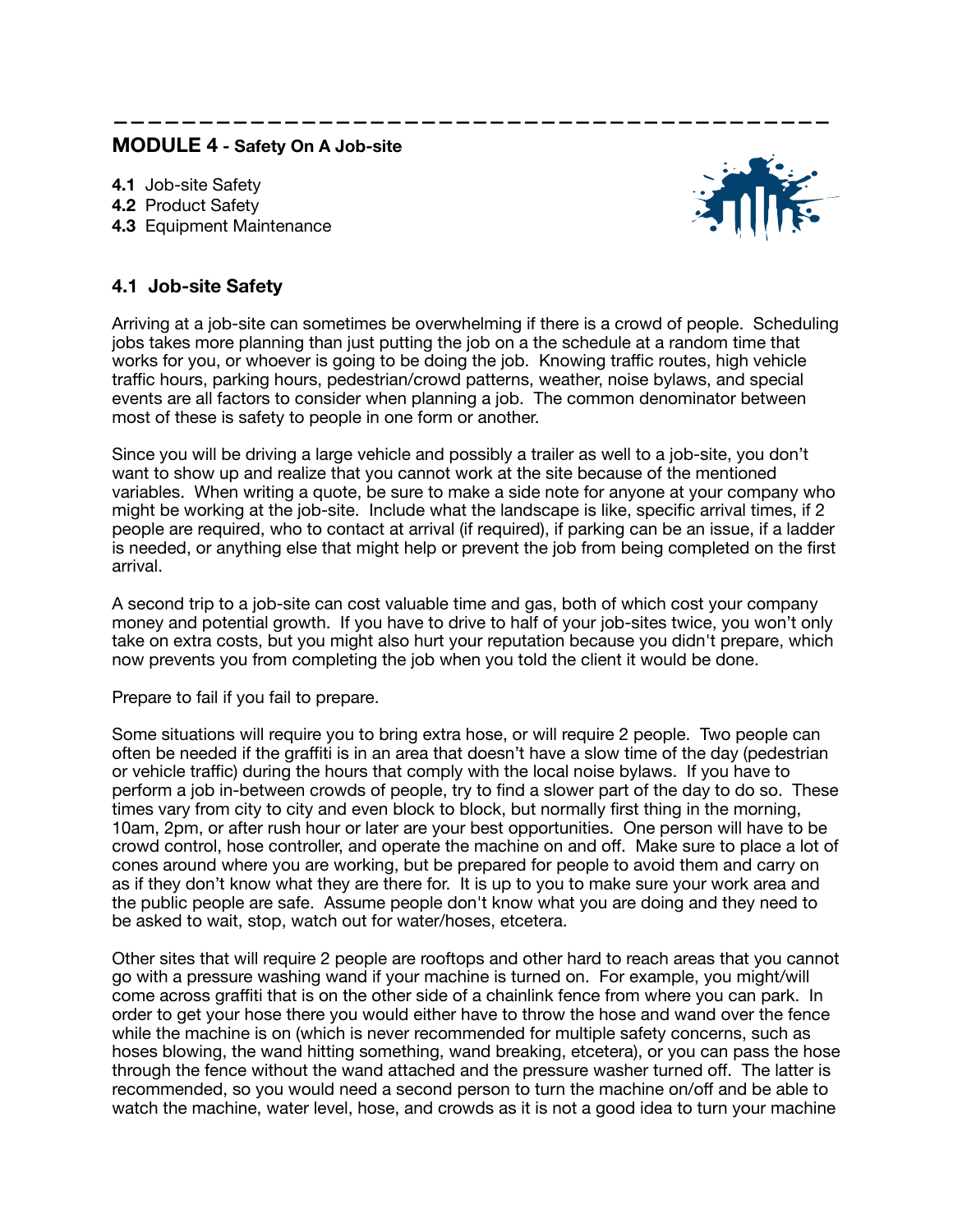on or off without the wand trigger being pulled in order to prevent excessive load on the engine or pump.

You also shouldn't ever practice climbing a ladder or be in a difficult position with a loaded hose/wand where you cannot reach the pressure washer while the machine is turned on. You should be able to quickly react to anything that could go wrong with a pressure washer, such as if the machine catches fire, a pedestrian tampers with the machine because they see you can't react in time, hose is laying on the ground where people could trip on it, if you run out of fuel while your burner was still burning hot, or many other scenarios where you need to react quickly. Your vehicle or trailer will be unlocked if your pressure washer is in it and running, so be careful to not put yourself in a compromising position at any job-site.

As you become more comfortable with various job-site obstacles, don't overlook the safety requirements. Make safety a habit, standard, and requirement. You don't get a second chance when it comes to being hurt and it most likely will never have been worth the risk.

Never operate a pressure washer while on a ladder. This is one of the most dangerous performances you could do as the PSI from your machine is more than capable of throwing you off balance, even when your feet are both planted on the ground. A ladder has a narrower stance than most people's natural stance when bracing for a pressure washer, so even if you feel stable, your ladder is not.

## Parking

Once you arrive at a job, the first thing to do is make an assessment for safety. This might take 1 minute, 10 minutes, or more, but it's up to you to make the right decision on when to start the job. Other than what was previously mentioned you will also need to make sure that when you open the doors to your vehicle and/or trailer you are going to be protected from passing vehicles or people. The doors by your pressure washer will need to remain open for the duration of the job (while the pressure washer is running) because you need the airflow to help with exhaust as well as proper air intake for the engine.

If your engine's exhaust is going to be coming out of the side or back of your machines location, as opposed to a top vented chimney, then you should be aware of where it is pointed in relation to where you park.

Once you have made the decision of where to park, the first thing to do when you arrive is to place your safety cones out around your vehicle to block off a safe place for you to walk. This includes where you will be laying out hose. Be sure to mark/cone off further back towards the direction of traffic, as cars need to see the cones before they are too close to stop or make a safe lane change.

The more cones you have and place around your work space, the safer you and everyone around you will be.

## **Pedestrians**

As much as you cone off an area, there will still be people who are not paying attention. Don't assume your cones are going to work for everyone, but make sure you don't forget to use them.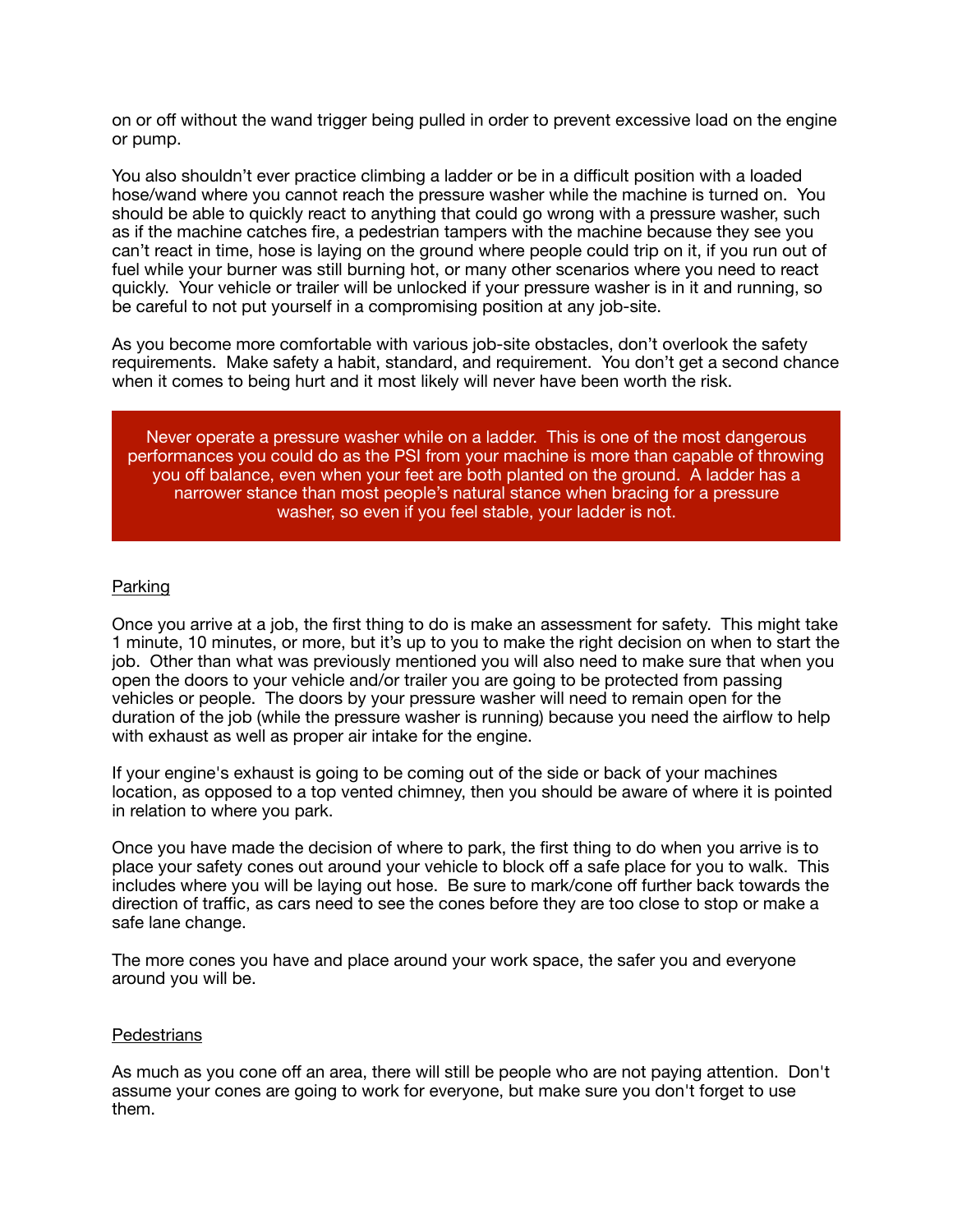Mark off an area that you feel is a safe distance. For example, if you are going to be working on a brick wall that has a 2'h x 4'w tag on it, you will also need to assess if there is wind or not. If there is a strong breeze going to your left, then you should mark your coned off area much further down the sidewalk to the left to account for wind drift. If you can close off a large section, do it. The larger the zone is that you cone off, the safer everyone will be.

You also need to account for the hose that people might be walking over. Place cones along the hose and give people walking by a verbal notice to watch out for the hose. If people need to cross the area you are working, stop immediately and let them pass. If there is a large amount of people in the area you are going to work, don't even start up. Assess when a better time of day is to do the work and come back. Getting a job done in a bad situation is not worth the risk you are putting people in, including yourself.

A common occurrence that will happen while working is that people will stop and ask you about the graffiti, comment on it, or tell you a personal experience of theirs with graffiti. It isn't a common occurrence to see a company removing graffiti (think about how many trades people you see a day or year and how many were graffiti removal?) so be aware that people will come talk to you. If you are working with a pressure washer, let them know you can't talk at the moment, or if you aren't, ask them to keep a distance as they don't have protective gear. Understanding that this might be their first time seeing someone do what you're doing can help curb impatience in having someone interrupt you on a job-site.

## Personal Protection

Once you have parked your vehicle at any job-site, the first thing to do is put on your safety glasses and high visibility vest. Wearing these throughout the day, even when you are driving, is a good habit to get into. Your eyes require extremely low PSI to do permanent damage, so safety approved eye protection should always be worn.

Safety glasses come in a wide range of options at any safety store. Find a brand or style that works for you and get more than one pair. For example, once you find a style that doesn't slide off of your face, has full side protection as well, and fits well under your ear protection, find what other lens or colours they are available in. A tinted pair with UV protection is a good idea to have as well as clear because it can be tempting to put on your regular sunglasses when working on a sunny day and you find yourself squinting. Don't risk your eyes by reaching for a standard pair of sunglasses that might not be able to take high pressure from a piece of masonry breaking off and ricochetting towards you. You could even do more damage with a broken pair of sunglass lenses hitting your eye than the piece that was going to hit your eyebrow. Your regular glasses are also not approved eye protection, so find out more from your optometrist on how you can wear eye protection over your existing glasses or if you can get safety approved prescription eye wear.

Do not overlook eye protection. A small flying object can cause damage to many parts of the eyeball and even puncture it. This can cause bleeding between the iris and cornea (hyphema), a change in the size or shape of the pupil, or damage the structures inside of the eyeball. These types of damage can require medical treatment.

For smaller debris or fluids in your eye that don't require special treatments (know the products you are using and their safety requirements) have your eye wash station ready at all times and know how to use it in advance.

If in doubt, seek medical attention immediately.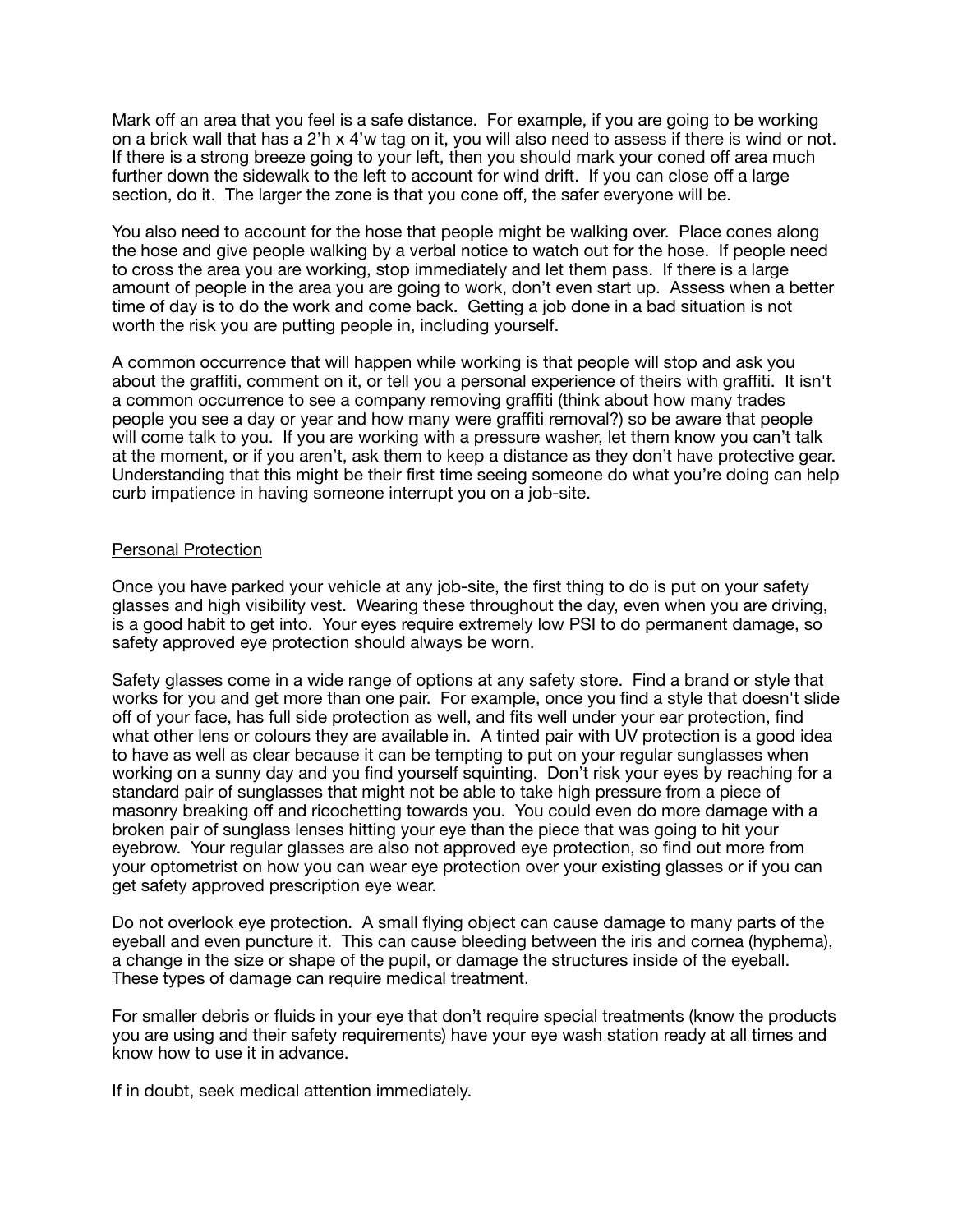Steel toe gum boots might not be a government safety requirement, but should be a company requirement. Do not operate a high pressure machine that will possibly be inches or a few feet away from your feet without protecting them. Street shoes will get product and water on them, which will leave your feet wet for hours, but the pressure coming from your wand tip is capable of etching out concrete. Cutting a toe or your foot (through your shoe and sock) with this high pressure will happen in less than a second. The pressure being forced into your foot (or any other body part) can cause more damage by the pressure getting into the blood stream, which can effect your blood or heart. Water contamination is also a major threat. An infection might not show up immediately, but it will. Even if purified water was being used, which it won't be, the contamination from your hoses, holding tanks, sock/shoe materials, products, and surface you are washing all have contaminates that will cause infection.

## If you ever have a high pressure accident, no matter how minor you think it is, you must seek medical attention by a doctor immediately. You are at risk of losing your limb, or even worse, if you don't get looked at by a professional.

Ear protection should always be worn by everyone when the pressure washer is running, even if you aren't the person using the wand. It may seem like a small period of time and take a bit of getting use to, but prolonged bursts of high decibels can take a toll on your hearing. Muff style ear protection can also be a physical barrier to debris, water, or anything else that could come your way.

The best option for your safety is to have a hard hat that is fitted with a flip up face shield that also has ear muffs attached. They can click in to make them close to your head or hover slightly away from your ears when putting the helmet on or if you aren't working and don't need sound protection.

Rubber gloves and a rubber 2 piece suit are also the best options for preventing water and product getting onto your clothing and skin. There are many high visibility options for coveralls, so try some on and find what works best for you.

For the most protection on your face and airways you should have a respirator system that can block out airborne particles, which can also act as a secondary face shield. Prolonged exposure to product smells (even if they are safe) can be annoying or cause some people discomfort like headaches. You can find a silicone mask at many hardware stores and almost every safety shop. There are various options for screw in air filter cartridges, so ask whoever you are buying it from to fit you with the correct size and find out what the different filters offer. Price will reflect on the safety features. For example, one of the lowest costing cartridges is very thin and will protect mainly against dust, but a more expensive one will filter VOC's as well as gasses. Pressure washing buildings can cause a lot of dust, so it is a smart idea to have one on hand for those purposes if your company offers pressure washing services as well as graffiti removal.

## Your Team

When you are working with a team, everyone should be aware of your company Safety Plan. Protocol on emergency situations should be understood by all members. Know if your working partner knows them like you do because they are most likely the one who is going to have to help you if you are in trouble. Remind each other if they miss a step and help them if you can. Forgetting to put on eye protection is a common issue with people who don't wear eye glasses, as it isn't something they may have had to think about in their past. Once someone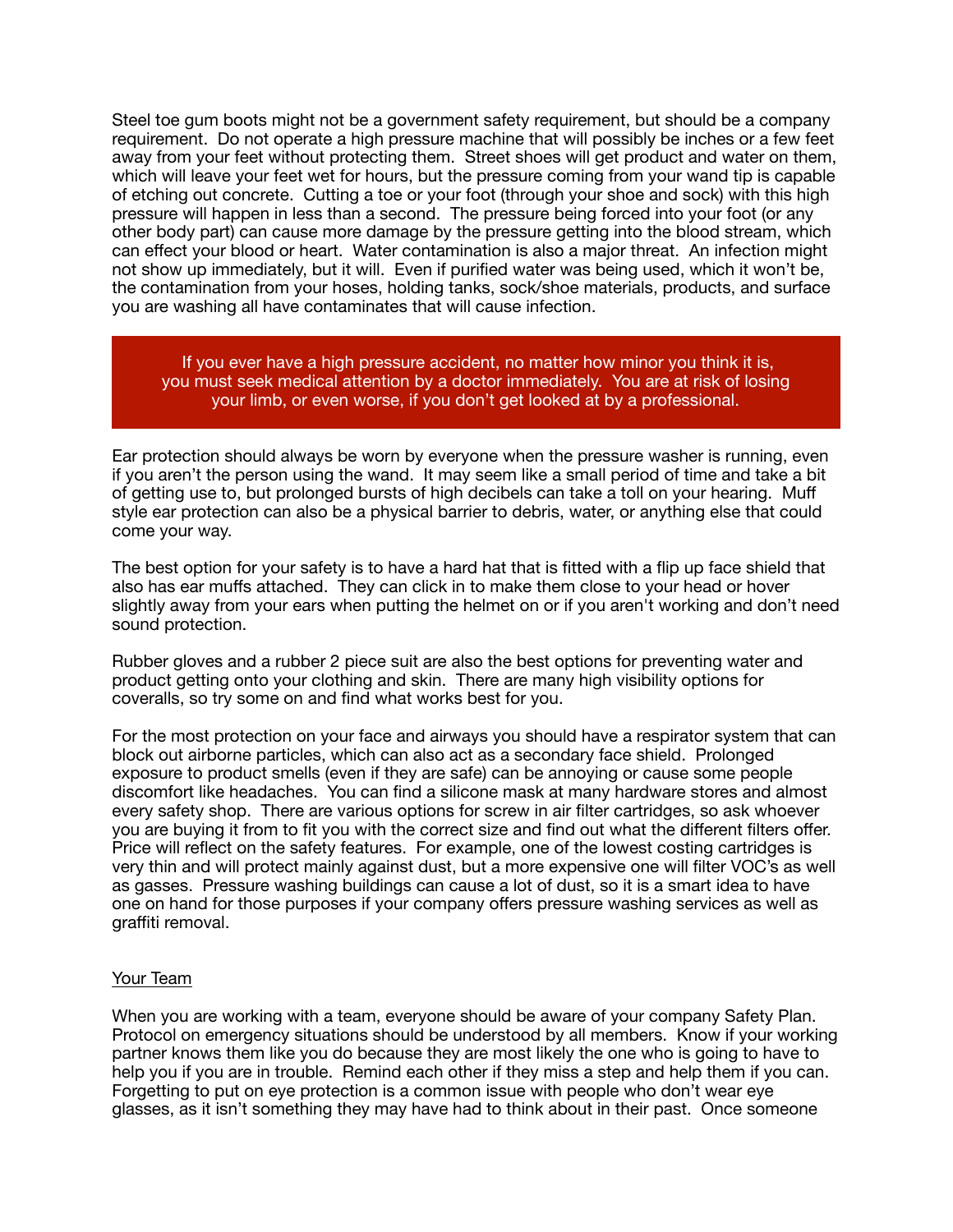forgets to put eye protection on when they arrive at a job-site it is likely that they will carry on without remembering. Make a safety check when you first arrive at a job-site a habit so you can focus on the tasks after that. Stopping a job half way through to go find your safety glasses can put your partner in a precarious position. They might have to leave whatever they are doing to help you and now neither of you are doing what you originally planned on doing at the site.

Communication can be difficult when everyone has ear protection on. Your company should have a standard set of hand signals that everyone abides by. For example, if you are backing up a trailer there should be an understanding of what the person guiding is trying to explain to the driver with only using their hands. The same goes for operating a hot water pressure washer.

These are the actions that you should have a set understanding of signals for.

## **Vehicles**:

- Keep coming backwards
- Go forward
- Stop
- Turn left
- Turn right
- Indication of how far to keep driving
- Watch your vehicle front
- Slow down

## **Machine Operating**:

- Turn machine on
- Turn burner on
- Turn burner off
- Turn machine off
- Stop work (commonly used for pedestrians being too close by person using wand)
- Indicate how much water is left in reservoir/holding tank

Over time you might find more signals that are needed, which can be passed throughout your company.

## Pressure Washer

## **Safety based on gasoline or diesel pressure washers only. If using an electric pressure washer you must also refer to the Centre for Disease Control (CDC) for instructions on electrical safety.**

Operating a small, residential purposed, pressure washer with low GPM has little consequences if you don't operate it with any knowledge. It could damage the machine, but personal injury is slightly lower. The machine you will be working with has an extremely larger amount of pressure and risk attached to it because of the larger GPM it produces. Caution and respect for what it is capable of must be at the top of your list whenever you turn the machine on, and even when you turn it off.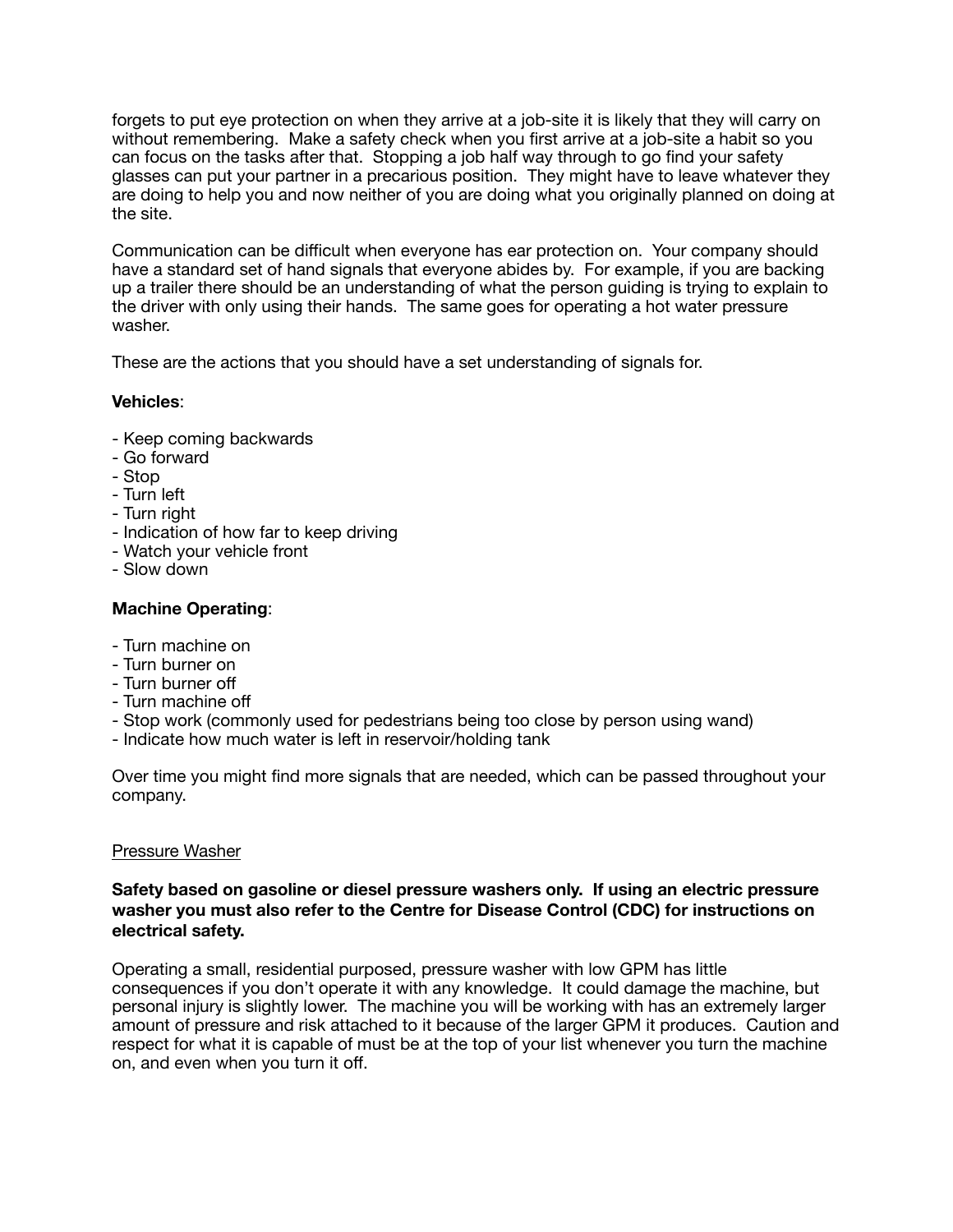The following topics will go through the basics that must be followed when operating a pressure washer; however, your machine will have its own safety precautions and owners manual. Include and follow those safety guidelines in your safety plan and make them your minimum standards. Your personal safety and responsibility for the people around you should be your top priority.

## Starting The Machine

When starting a machine that produces a large amount of PSI and water volume, you will want to create an easy direction of water flow in order to reduce the pressure that can be placed on the machine. What this means is that when the water doesn't flow through the machine at the easiest path of resistance (straight though to a pulled trigger on the wand), it will put more pressure on every part it is pushing outwards on. What happens is that the trigger prevents flow and puts pressure on the hose, which puts pressure on the unloader to divert and direct water to the overflow (which should be redirected back to your holding tank to prevent losing water). This is a small amount of pressure, but over time it can cause issues and isn't necessary. The water built up will also reflect on the pump, which is in line before the unloader, and in return can put pressure on the starting of the engine that turns the pump. Every part of the machine can handle this pressure as long as your unloader is working as it should and if there is a build up of excessive pressure, the machine should have a rupture disc that is a sacrificial disc that will burst and allow water flow to happen, which will save your pump, engine, and everything else. The issue with using the rupture disc is that you'll have to replace it before your water flow will work again. Unless you have one with you, this will end your ability to complete your jobs that require pressure washing.

The best practice to be in is to have your wand pressure turned down (available only on variable wands) to the lowest setting, securely pointed at the ground, and the trigger pulled for maximum water flow. If your wand is a single tube coming off of the trigger handle, then this won't be an option. This wand will be full pressure all of the time, so have it secured when starting a machine in this situation.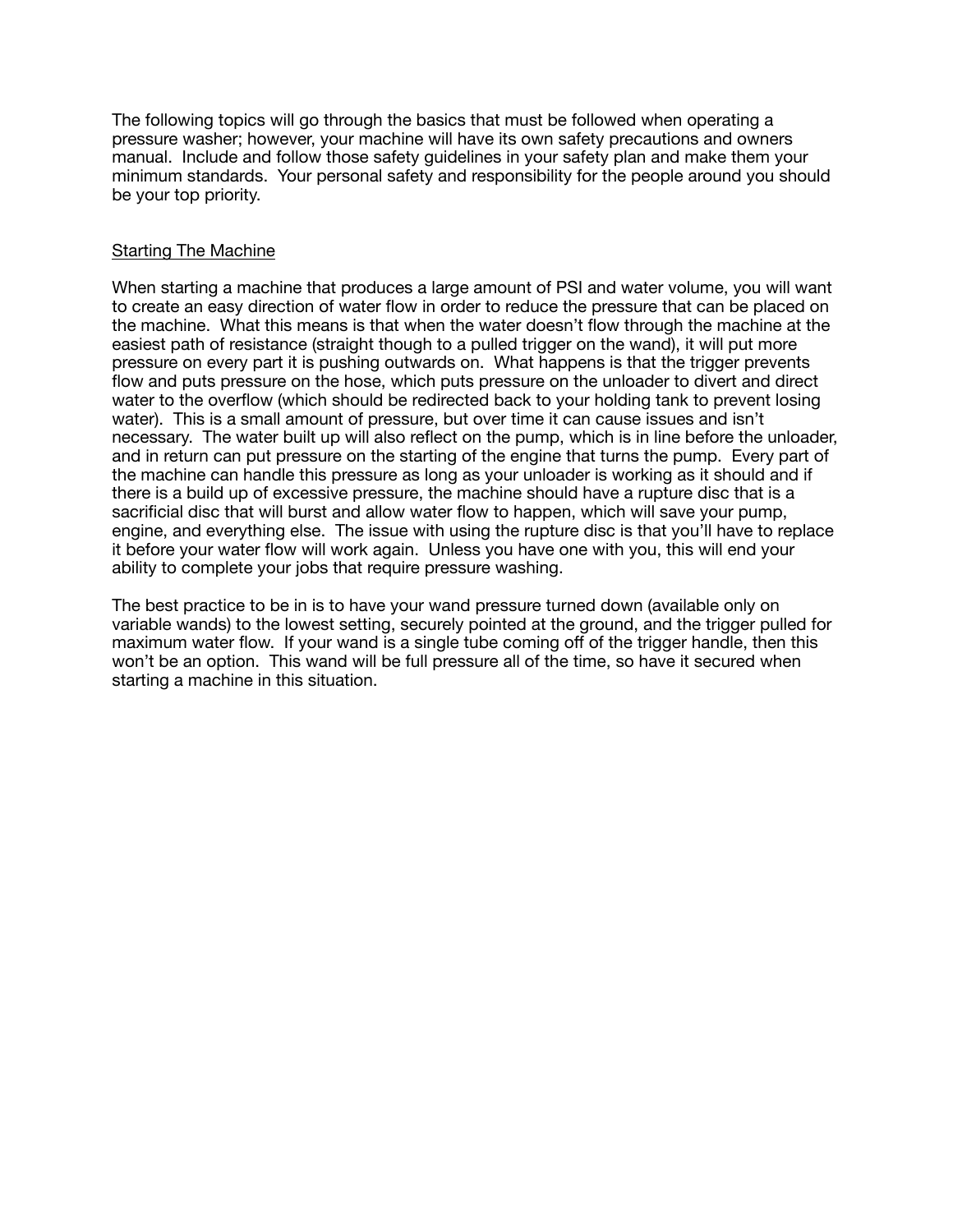

Pressure washer parts and water flow diagram.

## Hoses

The hoses you are using should all be rated for the machines maximum pressure and temperature. Every hose will (or should) have this rating clearly stated on it. If the PSI or temperature doesn't meet the minimum requirements, don't use it. You will run the risk of blowing a hole in a hose, which will produce a large bang sound and shoot water out of it. This can be extremely dangerous if you have hot water coming out of it and it is close to a person or animal.

It is important to not let people stand near a hose because a hose can break at any section. Your liability is at stake if you aren't managing people around your equipment. Just because your machine is 50 feet from people and the wand is another 50 feet away (100 foot hose), the people near the hose still aren't in a safe location. Near the hose is still your safety area that you need to manage.

Hoses are made up of a metal weave or braid around them to increase strength. Not all hoses are created equal just because they are rated for the same PSI and temperature. When buying or using a hose, you should know what it is you are getting into. A single braid versus a double braid is the difference in price and longevity of the hose. The stronger the hose, the safer it is and the longer it will last. Hoses wear out and break, so even if you only use double braided hoses, you still need to prepare for them to eventually break down.

There will eventually be situations where your hose will be in a vulnerable place across a vehicle pathway such as an alley that will expose it to being run over by a vehicle. If you aren't paying attention and a vehicle drives over it while you are pulling the trigger, you will notice a pulse in the pressure. This is not something you want to have happen as it puts pressure on the machinery as well as weakens the hose strength. Whenever possible, move the hose out of the way and let a vehicle pass or ask them to wait. You definitely don't want a vehicle to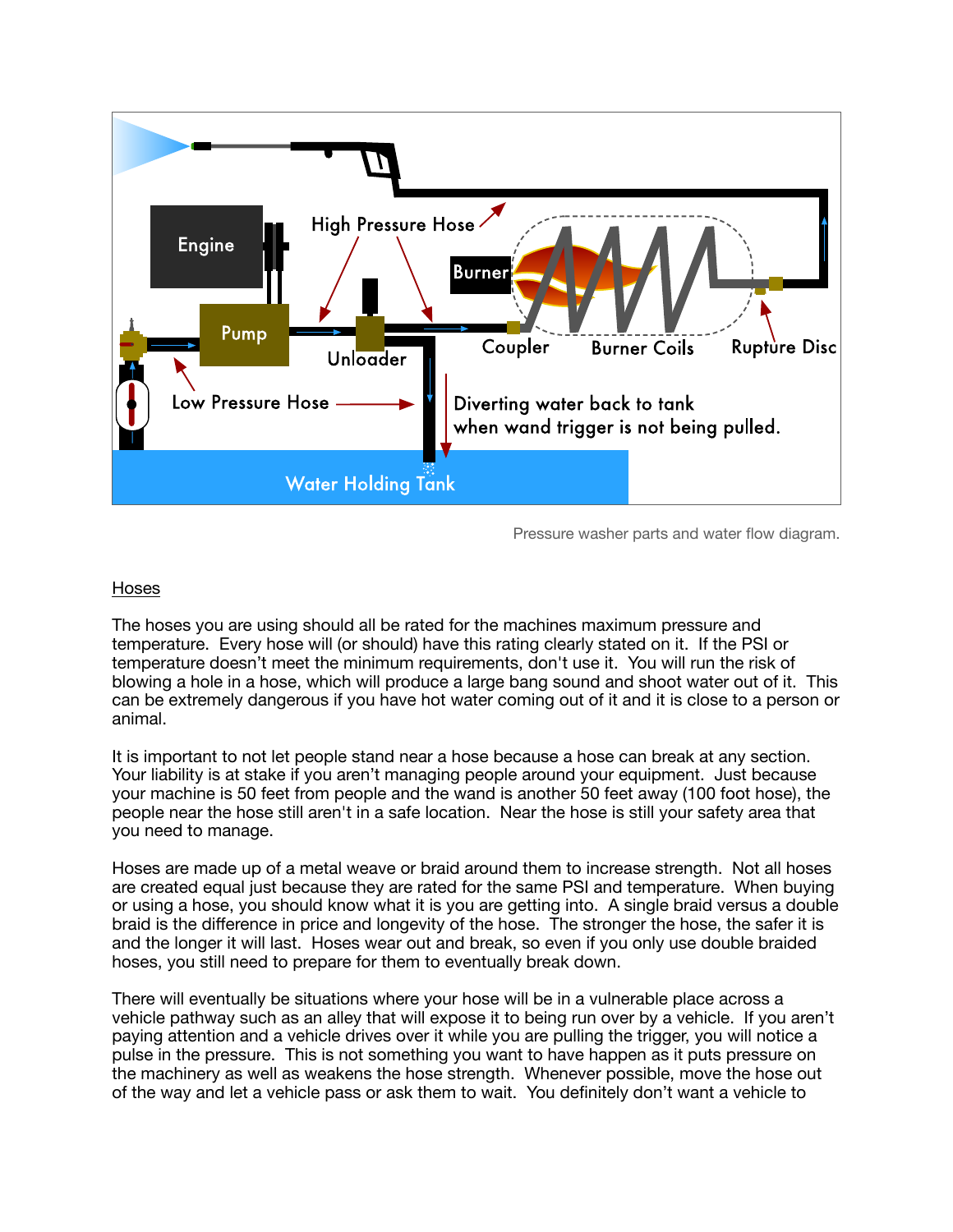stop and park with their tires on the hose too. The weaker your hose becomes because of these activities, the likelier you will have to replace a hose because it breaks.

Hoses aren't cheap and they can cause damage or injuries, so make sure your hoses are in the right places, such as close beside the edge of building if you are in an alley (watch out for debris directly against the buildings), or away from doorways and areas that people might walk or drive over it.

Dragging a hose is going to happen as they are heavy and long, so if you can park close to a job without getting your vehicle wet from overspray, do so. The less hose extended out the better for safety and wear and tear.

#### Wand Control

Like anything that projects anything from an end of it, you need to be in control of it even if it isn't projecting. For example, rifle safety is explained that even if you don't have a loaded gun, you don't ever point it at anything you don't intend to shoot or can be safely discharged into, such as the ground. The exact same goes for the wand. As explained earlier, the danger of being hit with the pressure coming out of the wand you are using can be life threatening.

If you are equipped with a variable wand, lower the pressure adjustment whenever you aren't pulling the trigger in order to prevent it from kicking into a direction when you pull it again.

When you start on a job, slowly increase the pressure of the wand and start further back than you think you'll need to be. For example, if you are going to start pressure washing off graffiti, you should start with the wand being at least 2+ feet away from the wall. This will prevent damage and you can then increase the pressure with the variable wand adjustment as well as how close you will be from the wall. You can't work backwards in this situation, so if you do damage at the beginning, it is your own fault. Play it safe and slowly increase to your highest pressure, or what the substrate will allow, before you cause damage.

If you have a leak coming from anywhere on the wand, take a look at what is the issue. Sometimes it might be reapplying plumbing tape and tightening a threaded portion of the wand, or it could mean there's a broken part on it. Using broken equipment is a recipe for an accident that could have been prevented.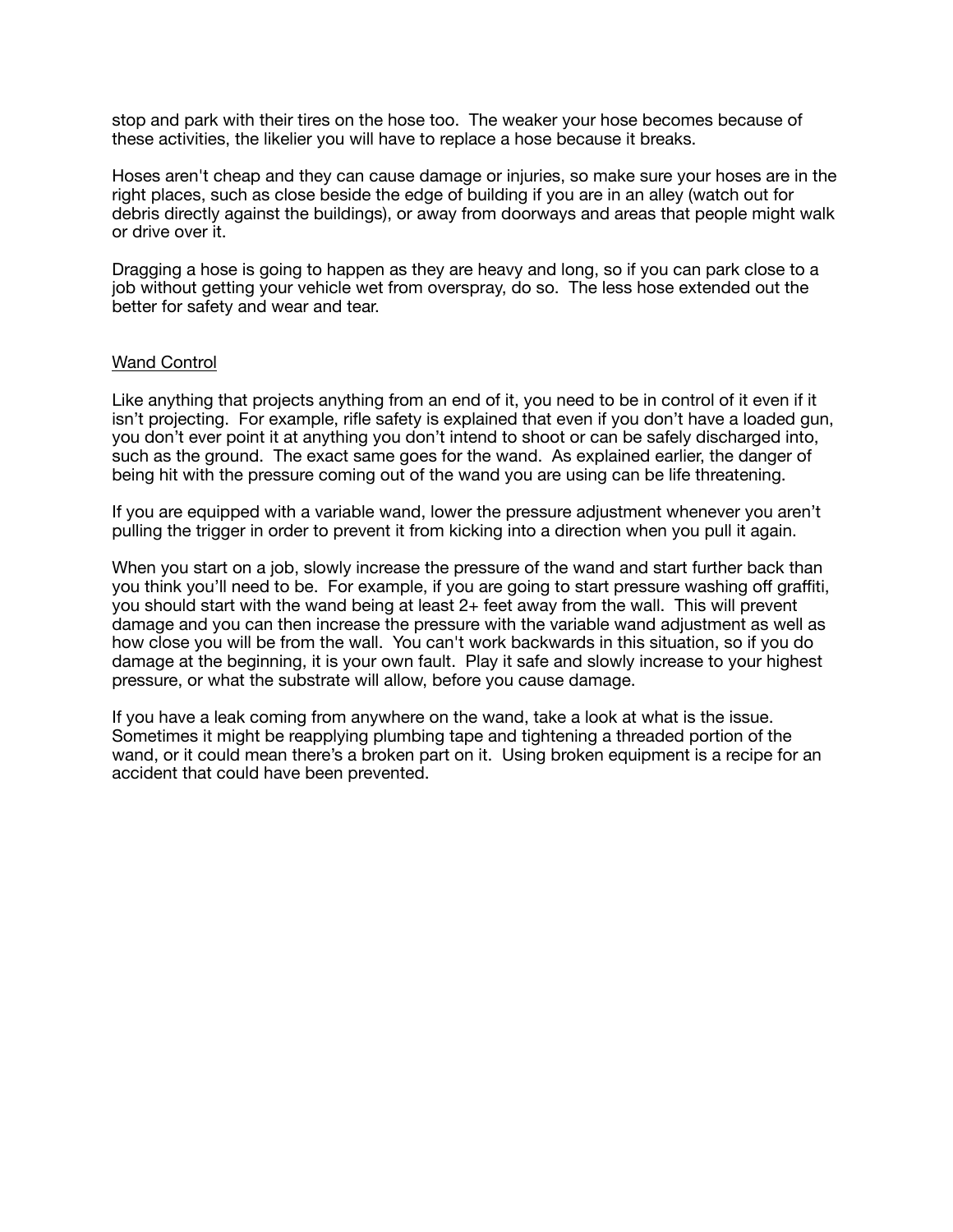## O-Rings

All high pressure hoses that are attached with a coupler will have an o-ring inside of the female end. If you look into the end of it, it will be where the male fitting end will touch. The male fitting will put pressure on the o-ring and create a seal for the hoses to be continuous without a leak. These couplers are in a few places on your machine as well, so if there is a coupler, there is an o-ring. Hot water o-rings are usually orange, which means they have a higher temperature rating and will last longer under hot water conditions. Black o-rings are less expensive and can be used as well, but you will have to replace them more often.

The tips for the wand also use o-rings, but they will be a smaller size than the hose's.

If an o-ring is damaged or fully blows, you will most likely notice it because your pressure at the wand will drastically drop. You will also notice water spraying out of the connection where the o-ring has broken. To replace an o-ring, cool down and turn off the machine. You can pull it out with anything small and metal, but an o-ring pick is the best tool to use. Simply pull out all of the damaged o-ring material and replace with a new one.

## Heating Up & Cooling Down

Using a hot water pressure washer has many differences than a small personal use pressure washer, so read the owners manual and understand what each section is telling you.

Starting a machine and turning the burner on activates different parts of a hot water pressure washer. The burner injects diesel into the coils, where the water is moving through, after the pump and unloader. Two rods, which produce an electrical current between them, ignite the diesel and produce a flame. This flame encompasses the area where the water coils are and heats them up. This is what produces the hot water.

Once you are finished with the job and need to turn the machine off, you must first cool down the coils. Turn the burner off, cycle water through the entire system, and wait for the hose and wand to feel cool when you touch them. This is extremely important. If you were to turn the machine off and put everything away hot you are setting a time bomb that could go off causing extreme damage and even death.

What would happen is that the hot water, which is often heated to a temperature above what water needs to boil at, is now trapped inside a closed area. Think of how canning is done with fruits or vegetables. You heat up an area and then the contraction pulls and seals everything from the inside as it cools. You are now doing this with a giant industrial coil if you turn off a machine without running cold water through it. This is why it is important to know how much water you have in your holding tank, so that you can cool it down before running out of water.

The safest thing to do, even if you cool your machine down, is to keep the end of the hose coming out of your machine open. This means that you don't keep the wand attached to the hose when you are done with a job. If the water is still warm because you forgot to cool it down, or you ran out of water because you weren't paying attention to the water levels (which can happen if you park on a slope, so be cognizant of that), then your wand detached from the hose will give the expanded and retracting water a place to go. Do not rely on this process as your method of finishing a job. This is a safety fallback practice only.